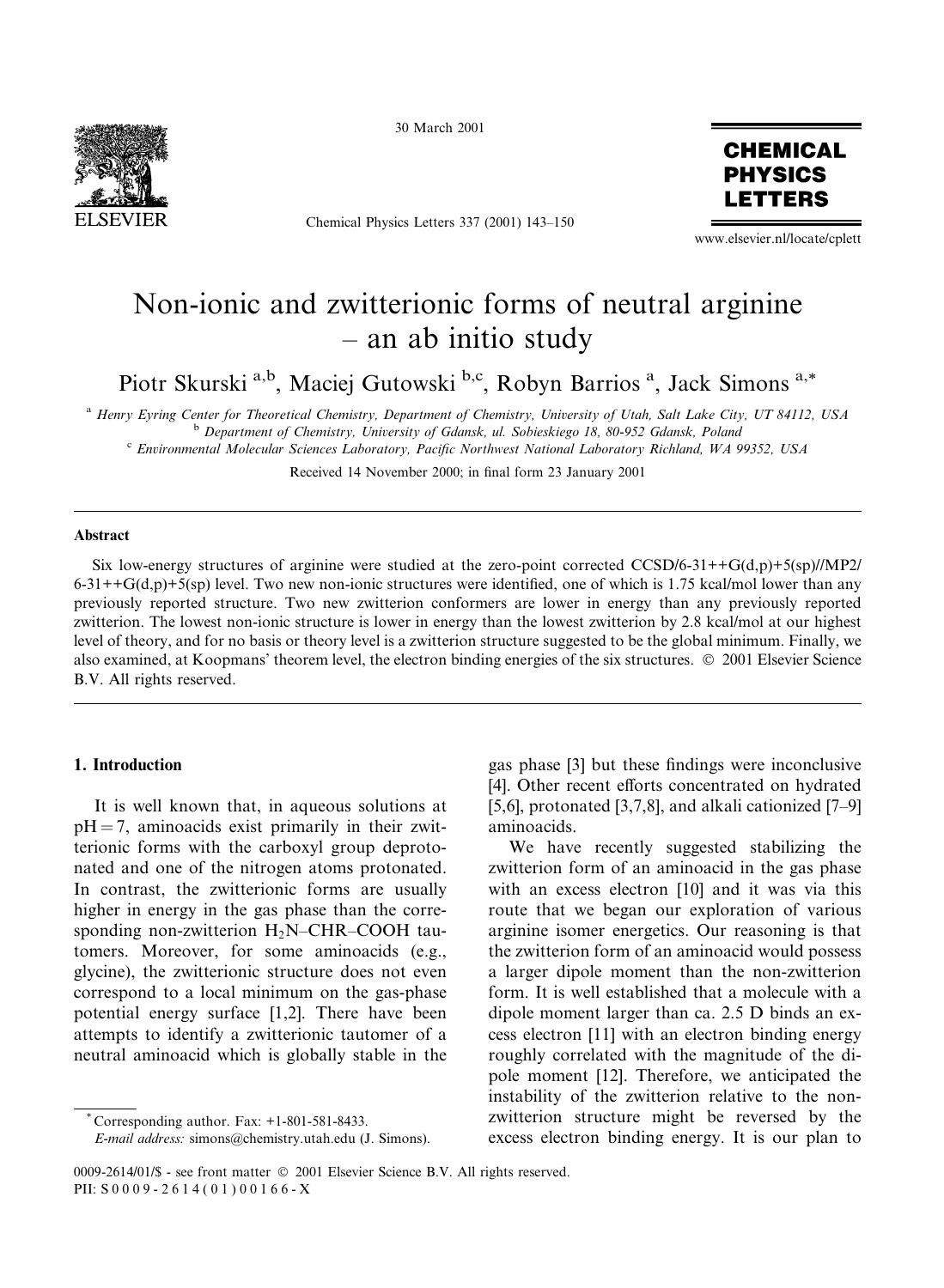report on our arginine *anion* findings in a future publication. However, because there is strong current interest in arginine itself, we decided to put forth our findings on the neutral species at this time.

In a recent study, we demonstrated that the instability of the zwitterion structure of glycine is significantly reduced by the attachment of an excess electron as a result of which a local minimum develops on the anionic potential energy surface [10]. However, its energy is still higher than that of the anion based on the non-zwitterion isomer of glycine. This outcome may be related to the fact that the proton affinity of glycine of 211.9 kcal/mol is the smallest among all 20 common naturally occurring amino acids [7]. The largest proton affinity of 251.2 kcal/mol is displayed by arginine [7], which possesses an extremely basic guanidine group. Therefore, we selected arginine for our study on stabilization through electron binding which leads to the results presented here.

The question of which tautomeric form of neutral arginine is dominant in the gas phase has recently been addressed in experimental studies  $[3,4,7,9,13,14]$ . Williams and co-workers  $[3]$  concluded, on the basis of black body infrared radiative dissociation plus Fourier transform-mass spectrometry measurements, that protonated dimers of arginine are bound in a salt-bridge. Moreover, the results of their extensive computational study at the BLYP/6-31G<sup>\*</sup> and MP2/6-31G<sup>\*</sup> levels suggested that a zwitterion form of arginine is the global minimum on the potential energy surface, lower by 1 kcal/mol than the lowest nonionic tautomer. Saykally and co-workers [4], however, did not confirm the dominance of the zwitterion of arginine in their infrared cavity ringdown laser absorption spectroscopy experiments. The observed band at ca.  $1700 \text{ cm}^{-1}$ , which is associated with the carbonyl stretch mode of a carboxylic acid, implied the presence of a nonionic structure in their gas-phase sample. The absence of bands in the  $1500-1660$  cm<sup>-1</sup> region, which are associated with the *carboxylate* stretch modes, suggested a small or vanishing population of the zwitterion. It was pointed out, however, that there may be a significant barrier that separates the neutral and zwitterion forms of arginine and the

thermodynamically unstable form may have a sufficiently long lifetime to be observed experimentally. Moreover, the sources of arginine used in the Williams and Saykally experiments are different. One employes solution electro spray at 37– 149 $\degree$ C; the other employes a heated pulsed beam source of pure arginine at  $170^{\circ}$ C.

The geometrical shapes of the protonated, sodiated, and cesiated arginine were probed in the gas phase by using the ion mobility based ion chromatography method [7,9]. Unfortunately, the qualitative structure of the protonated arginine could not be unambiguously determined from these experiments. It has been suggested that the alkali cationized arginine forms a salt bridge structure, related to the zwitterion form of this aminoacid. Results from the collisionally activated dissociation experiments of Williams et al. [13] and the kinetic experiments of Cerda and Wesdemiotis [14] indicated, however, that the structure of gasphase arginine–alkali metal cation complexes depends on the size of the alkali metal cation. For  $Li<sup>+</sup>$  and Na<sup>+</sup>, the non-zwitterion arginine solvates the metal ion. For the larger metal ions, a salt bridge is formed in which the arginine exists as a zwitterion.

Maksic and Kovacevic (MK), inspired by the variety of intriguing experimental findings, performed an extensive computational investigation in order to find the global minimum for neutral arginine [15]. They concluded from their thorough MP2 and B3LYP calculations using several basis sets, that the most stable structure is a non-ionic. These authors admitted, however, that the energy difference between the lowest non-ionic and a pair of low lying zwitterion structures is relatively small (within 1–3 kcal/mol depending on the theoretical model applied) [15].

As detailed above, our long-term goal is to determine whether an excess electron can stabilize a zwitterion structure of arginine. This goal requires extensive knowledge about the potential energy surface for the neutral species, and in this contribution we characterize what we have found to be the most promising neutral non-ionic and zwitterionic structures. In addition to the structures characterized so far [3,15], we identified two nonzwitterion and two zwitterion structures that are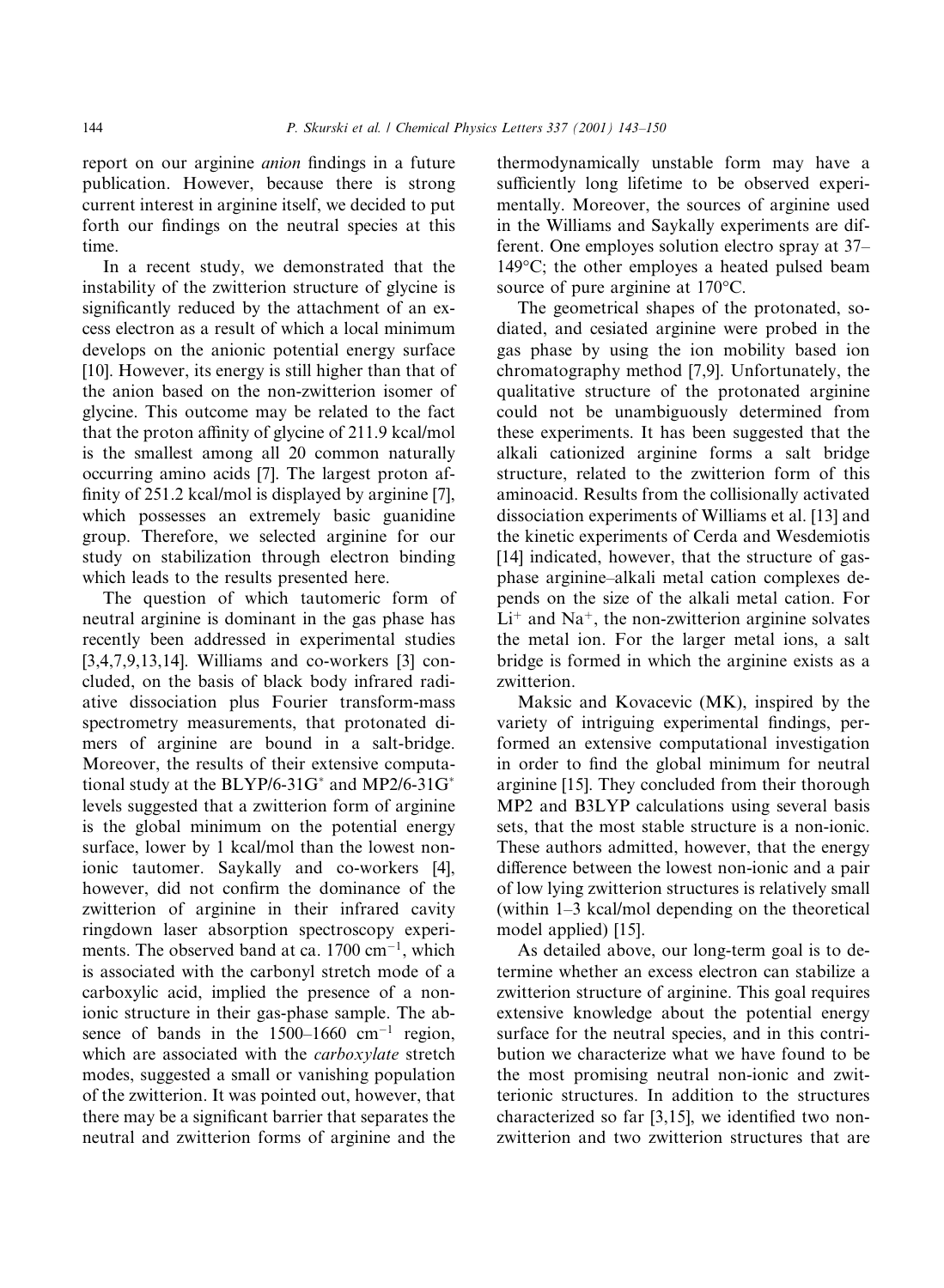promising candidates. Their relative energies have been determined at the MP2, B3LYP, and CCSD levels and their dipole moments have been calculated at the MP2 and B3LYP levels. These dipole moments will guide us as to the ability to bind an excess electron. With this goal in mind, the vertical electron attachment energies are determined at Koopmans' theorem (KT) level. An unexpected outcome of the current study on the six low energy tautomers of arginine is that the largest dipole moment of ca. 9 D is displayed by the lowest energy zwitterion's structure and by one of the nonionic structures. However, their vertical electron detachment energies, determined at the KT level, differ considerably.

## 2. Methods

The equilibrium geometries of the neutral species have been optimized at the second-order Møller-Plesset (MP2) perturbation theory level as well as by applying the DFT method with a hybrid B3LYP functional. The latter method was also used to calculate harmonic vibrational frequencies that were used in zero-point vibrational energy corrections for all the structures. In addition, single point coupled-cluster calculations were performed with single and double excitations (CCSD) for every structure at its corresponding MP2 minimum geometry. Since the system studied contains 12 heavy atoms and 14 hydrogen atoms (which led to 320 contracted basis functions in the chosen basis set), we had to limit the level of our calculations to the CCSD level. Although we are not able to attain a better (e.g., CCSD(T) level) treatment of electron correlation, recent work by Nguyen et al. [16] on glycine has shown that the energy ordering for normal and zwitterion forms is the same at the CCSD and CCSD(T) levels. Moreover, recent findings of Fogarasi [17] on tautomers and rotomers of cytosine show that CCSD-level predictions are in good agreement with available experimental data. Finally, the general performances of CCSD vs CCSD(T) theories are discussed in [18-20]. For all of these reasons, we feel comfortable in reporting the CCSD data that we have been able to achieve.

In terms of atomic orbitals, we primarily used  $6-31++G(d,p)$  [21,22] basis sets to describe the neutral molecule. We supplemented this basis with diffuse functions having lower exponents to: (i) make our electronic energies consistent with those that we are presently calculating for the corresponding anionic species, and (ii) estimate properly the vertical electron attachment energies at Koopmans' theorem level [23]. Thus, we centered even-tempered [24] five-term s and five-term p sets of diffuse functions on the positive end of the molecular dipole of each species. This was either the C atom surrounded by three nitrogen atoms or one of the N atoms belonging to the  $-C(NH_2)$  (or  $C(NH)NH<sub>2</sub>$ ) functional group. The extra diffuse s and p functions share exponent values, the geometric progression ratio was equal to 5.0, and we started to build up the exponents from the lowest sp exponent included in the  $6-31++G(d,p)$  basis set designed for nitrogen. As a consequence, we achieved lowest exponents of  $2.0448 \times 10^{-5}$  a.u. for both s and p symmetries. In the B3LYP calculations, the  $6-31++G(d,p)$  basis set was supplemented with even-tempered two-term s and two-term p sets of diffuse functions centered on the C atom surrounded by three nitrogen atoms. We verified, at the MP2 level, that the relative energies of the isomers examined here are insensitive on the centering of the additional diffuse  $5(sp)$  set. In particular, if the additional  $5(sp)$  diffuse set is removed, the relative energies are affected by less than 0.03 kcal/mol.

To probe the effect of extending our valence basis, we also computed the energies by performing single point MP2 calculations with a 6-311++ $G(d,p)$  [21,22] basis set at the MP2/6- $31++G(d,p)$  geometries.

All calculations were performed with GAUS-SIAN 98 [25] and the coupled-cluster calculations were performed with MOLPRO $^{-1}$  on 500 MHz dual processor Intel Pentium III computers and on SGI Origin2000 numerical servers.

 $1$  It is a package of ab initio programs written by H.-J. Werner, P.J. Knowles, CCSD [26].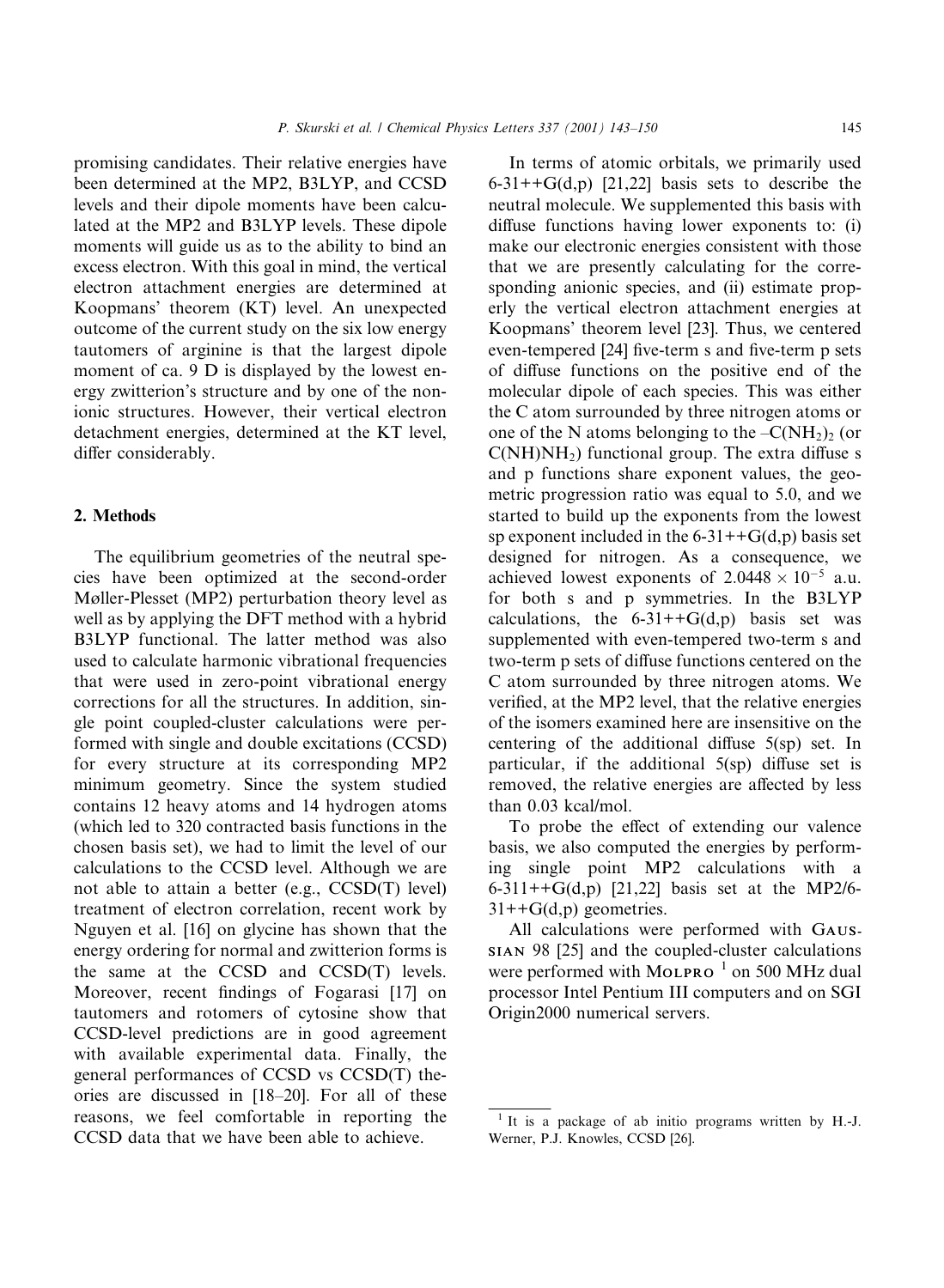## 3. Results

### 3.1. Identification of tautomers

The first zwitterion  $(Z1)$  and non-zwitterion structures (N1) were kindly provided to us by the Williams group (see Fig. 1) [27]. Species Z1 was identified in [3] where it was characterized as the lowest energy zwitterion structure consistent with the findings of MK who labeled this structure 3 [3,15]. Species  $(N1)$  is the same as the lowest energy non-ionic structure 4 characterized by MK [15]. The extensive search performed by the Williams group involved checking 240 arginine conformers. Molecular dynamics as well as the semiempirical AM1 and PM3 methods and the



Fig. 1. The equilibrium MP2/6-31++G(d,p)+5(sp) geometries of neutral arginine corresponding to the lowest energy structures Z1 and N1.

RHF/6-31G\* method were used by them to select a few low lying conformers. Then MP2 and BLYP methods, with 6-31G\* basis sets, were applied to determine final energies of these candidate structures [3].

The structures Z1 and N1 can be characterized as possessing three and two hydrogen bonds, respectively, as indicated in Fig. 1, and they differ primarily by movement of a proton from the carboxylic acid group to the terminal guanidine group.

We also examined a number of other structures suggested by our own chemical intuition. In particular, we designed a number of 'test' conformers by attempting to generate as many hydrogen bond contacts as possible while not causing too much internal strain. We also began with an open chainlike structure and allowed it to rearrange to minimize the energy. Frankly, it was through a rather exhaustive albeit non-systematic process that we were able to generate the candidate structures that we subsequently examined in greater detail. At present, we are extending this study, using a genetic algorithm (within a molecular mechanics force field) to attempt to find even more potential low-energy structures.

Nevertheless, using the intuitive procedure outlined, we succeeded in identifying four other low-lying structures labeled Z2 and N2 (see Fig. 2) and  $Z3$  and  $N3$  (see Fig. 3).  $Z2$  is a zwitterion that differs from Z1 by having a different network of hydrogen bonds (i.e., only one oxygen atom is involved in all three hydrogen bonds which is a consequence of a different orientation of guanidine group with respect to  $Z1$ ). Species N2 is a nonionic structure which differs from N1 primarily in the orientations of the carboxylic acid and alphaamino groups. The hydrogen atom (H13) belonging to the -COOH group forms a H-bond with a nitrogen (N5) lone pair in structure N2 but not in N1. In both non-ionic structures, the alpha-amino group is also involved in a hydrogen bond with the guanidine group, but it acts as a proton acceptor in N1 and as a proton donor in N2 (see Figs. 1 and  $2$ ).

For the Z3 structure, both oxygen atoms are involved in hydrogen bonds with the -NH-C- $(NH<sub>2</sub>)<sub>2</sub>$  terminus (see Fig. 3). The O2 atom is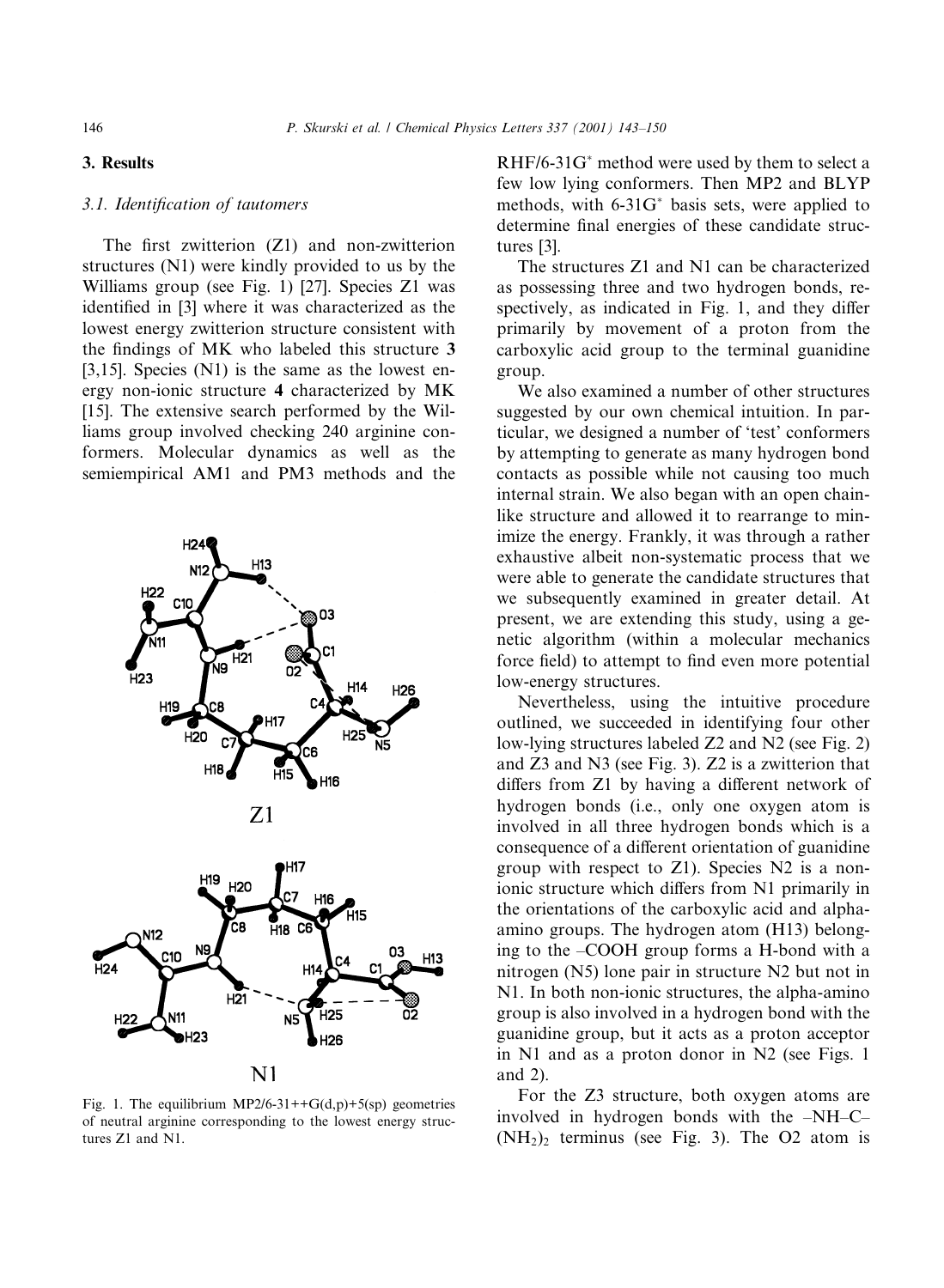

Fig. 2. The equilibrium MP2/6-31++G(d,p)+5(sp) geometries of neutral arginine corresponding to the lowest energy structures Z2 and N2.

bound to H13 and O3 to H21. There is also a hydrogen bond between O2 and H25, as it was for Z1 and Z2. In the neutral structure N3, a H atom transfers from nitrogen N9 to N12 (see Fig. 3). A short hydrogen bond is formed between N9 and H13 of the -COOH group and standard hydrogen bonds develop between O2 and H25(H26). The importance of such structures was recognized by Price et al. [3] and by MK [15] who label such a species 4. Unfortunately, these authors focused on a higher energy structure with a different set of hydrogen bonds.

## 3.2. Relative energies and dipole moments

The energies of all the structures were determined relative to the energy of N3, which appears



Fig. 3. The equilibrium MP2/6-31++ $G(d,p)$ +5(sp) geometries of neutral arginine corresponding to the lowest energy structures Z3 and N3.

to be the lowest energy structure at every level of theory and for all basis sets (see Table 1). The MP2 results obtained with the  $6-31++G(d,p)+5(sp)$ basis set (first two rows in Table 1) suggest that the neutral structure N3 is the most stable, and the zwitterion Z3 the second most stable. The relative energies of all six structures were also computed within a larger valence basis at the MP2/6- $311++G(d,p)//$  MP2/6-31++G(d,p)+5(sp) level (Table 1, third row). Even though the separation between N3 and two higher in energy neutral structures N1 and N2 remains relatively stable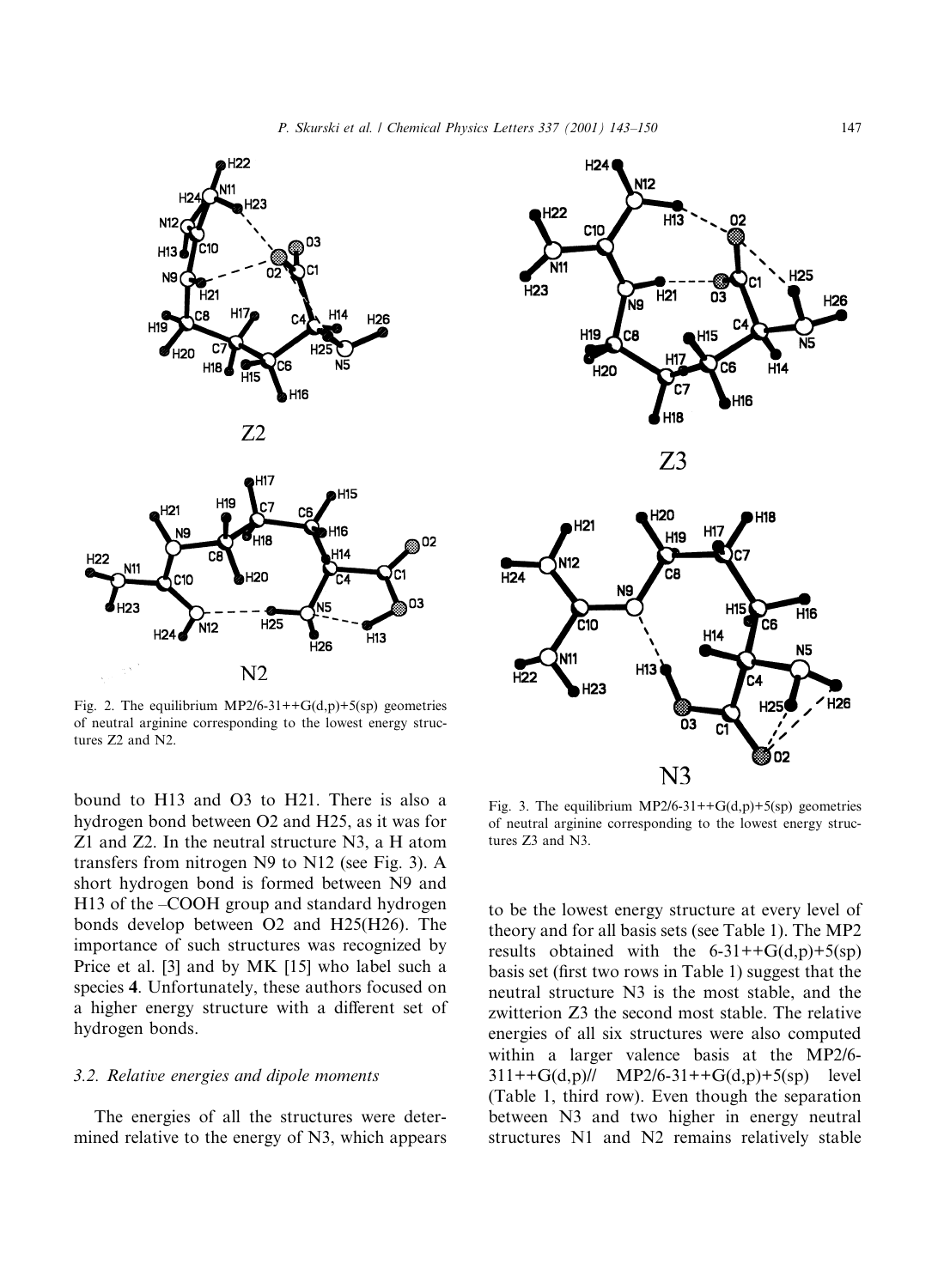| Relative" electronic and zero-point corrected energies of the non-ionic and zwitterfolic structures of the neutral arginme studied in this<br>work <sup>b</sup> |       |       |       |       |       |       |  |  |  |  |
|-----------------------------------------------------------------------------------------------------------------------------------------------------------------|-------|-------|-------|-------|-------|-------|--|--|--|--|
| Method                                                                                                                                                          |       | 72    | 73    | N1    | N2    | N3    |  |  |  |  |
| MP2                                                                                                                                                             | 3.388 | 2.269 | 1.278 | 2.861 | 1.612 | 0.000 |  |  |  |  |
| $MP2 + \Delta E_{0, \text{vib}}$                                                                                                                                | 3.374 | 2.580 | 1.135 | 3.155 | 2.500 | 0.000 |  |  |  |  |
| MP2 <sup>c</sup>                                                                                                                                                | 5.729 | 4.533 | 3.509 | 2.893 | 1.379 | 0.000 |  |  |  |  |
| B3LYP <sup>d</sup>                                                                                                                                              | 3.681 | 3.855 | 1.408 | 2.221 | 1.506 | 0.000 |  |  |  |  |
| $B3LYP^d + \Delta E_{0 \text{ vib}}$                                                                                                                            | 3.674 | 4.163 | 1.262 | 2.512 | 2.394 | 0.000 |  |  |  |  |

Table 1

**CCSD** 

 $CCSD + \Delta E_{0, \text{vib}}$ 

<sup>a</sup>The electronic energies of isomer N3 calculated at the MP2, B3LYP, and CCSD levels are -604.8242180, -606.5885150, and -604.903364 au, respectively. MP2 and CCSD calculations were performed with  $6-31++G(d,p)+5(sp)$  basis set.

2.988

2.845

1.022

1.751

<sup>b</sup> Energies are given in kcal/mol.

<sup>c</sup>MP2 calculations with 6-311++G(d,p) basis set.

<sup>d</sup> B3LYP results were obtained in the 6-31++G(d,p) basis set supplemented with the 2(sp) diffuse set.

3.213

3.524

with respect to the MP2/6-31++G(d,p)+5(sp) results, the zwitterionic Z1, Z2, and Z3 structures are significantly destabilized when the large  $6-311++G(d,p)$  valence basis is used.

4.309

4.305

At the DFT B3LYP level, the non-ionic N3 structure is still favored but Z3 is lower in energy than N2 by 0.1 kcal/mol. This difference increases to 1.13 kcal/mol after including the zero-point vibrational correction  $(E_{0,\text{vib}})$ .

N3 remains the lowest energy structure at the CCSD levels. At this level, N1 and N2 are very close in energy but they are less stable than N3 by 1.8 kcal/mol. Z3 proves again to be the lowest energy zwitterion and is separated from N3 by 2.8 kcal/mol.

The stability of the non-ionic structures N1, N2, and N3 relative to the zwitterion structures Z1, Z2, and Z3 supports the experimental findings of Saykally et al. that non-ionic arginine dominates in the gas phase  $[4,13,14]$ . Due to the small energy differences between N1, N2, and N3, determination of the global minimum of arginine will require computational approaches more accurate than those applied by us in the current study.

0.904

1.792

 $0.000$ 

 $0.000$ 

The dipole moments of  $Z1-Z3$  and  $N1-N3$ , collected in Table 2 display interesting features. The dipole moment of the lowest energy zwitterion Z3 is higher than that of the lowest energy neutral structure N3. However, the dipole moment of N2 is comparable to that of Z3 for all computational approaches. Thus our original assumption that the zwitterion form of the aminoacid would possess a larger dipole moment than any non-zwitterion form [12] is not valid. Arginine may be unique due to the presence of a guanidine group, but other aminoacids should be thoroughly examined. There is also a significant difference of 5 D between the dipole moment of N2 and that of N1. The difference is apparently related to the different H-bond network which causes different relative orientation of the  $-COOH$  and  $-NH-C(NH_2)NH$  groups in N1 with respect to N2. The dipole moments of two zwitterion structures, Z1 and Z2, are similar  $(7-8)$ D) and slightly smaller than that of  $Z3$  (9 D). The

Table 2

Dipole moments (in Debye) for the zwitterions and neutral tautomers of arginine followed by vertical electron attachment energies (in kcal/mol) determined at Koopmans' theorem level  $(D<sup>KT</sup>)$ 

|                    | Z1    | Z2    | Z3    | N1    | N2    | N3    |  |
|--------------------|-------|-------|-------|-------|-------|-------|--|
| $\mu$ SCF          | 7.040 | 6.664 | 9.432 | 3.774 | 9.678 | 8.216 |  |
| $\mu^{\text{MP2}}$ | 7.022 | 6.673 | 9.209 | 3.648 | 8.854 | 7.477 |  |
| $\mu^{\rm B3LYP}$  | 8.471 | 7.714 | 9.054 | 3.903 | 9.203 | 7.959 |  |
| D <sup>KT</sup>    | 0.885 | 0.659 | 3.024 | 0.013 | 1.255 | 1.111 |  |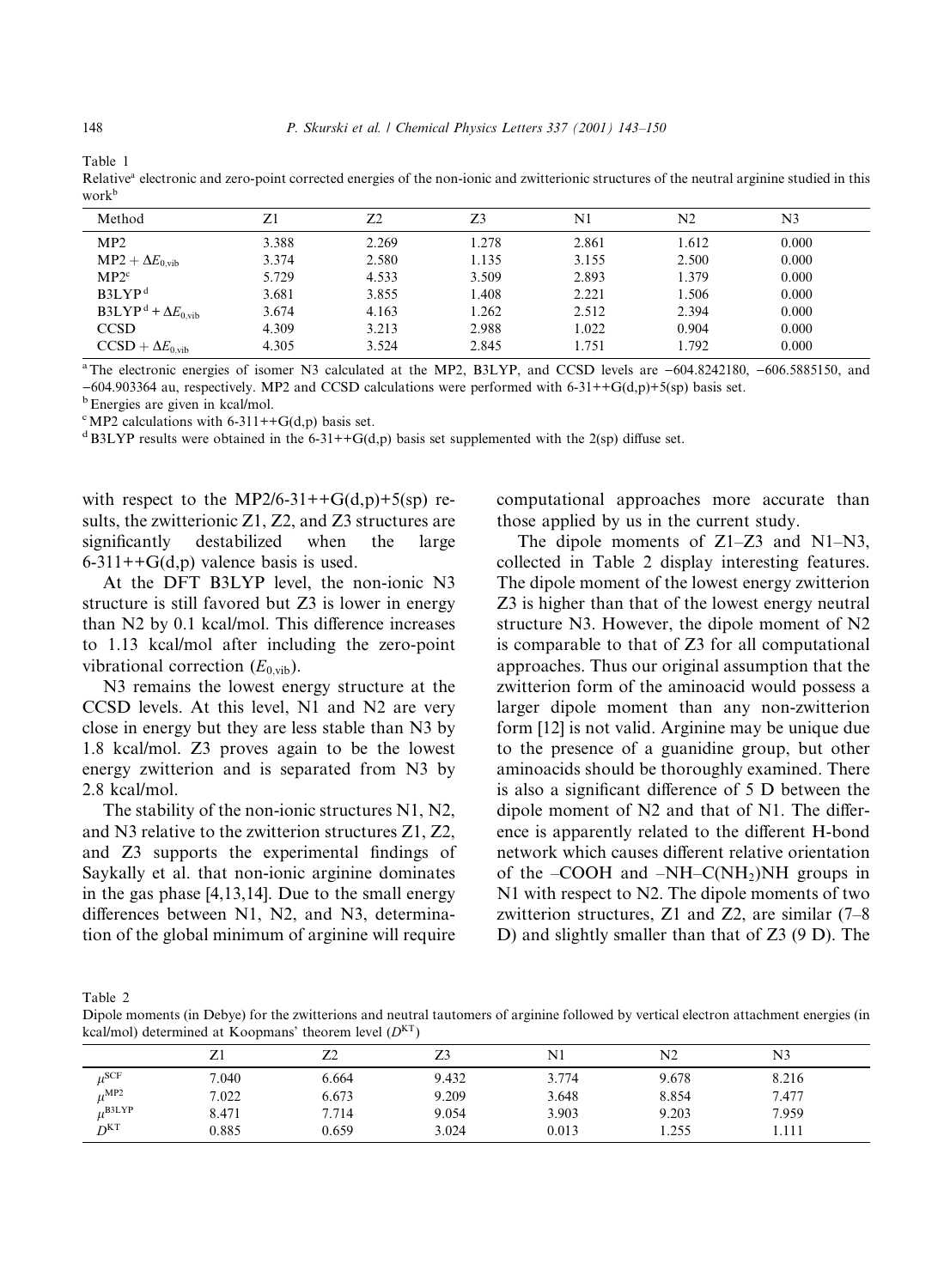fact that charge-separated structures (zwitterions) Z1 and Z2) have smaller dipole moments than that found for non-ionic isomer N2 is surprising but can be explained when one notices that a network of hydrogen bonds makes both zwitterionic structures very compact. In contrast, the H-bonds in structure N2 allow the C- and N-termini to be well separated, which maximizes the net value of the dipole moment (see Figs. 1 and 2). In zwitterions (Z1 and Z2) the partial charges (resulting from a proton transfer) are localized relatively closely to each other (due to the H-bond network) which decreases the value of total dipole moment for those structures.

The reported values of dipole moments are larger than the critical value of ca. 2.5 D required to bind an excess electron [11]. The vertical electron attachment energies, determined at Koopmans' theorem level and reported in Table 2, correlate with the values of SCF dipole moments and span a range from 3.02 kcal/mol for Z3 to 0.01 kcal/mol for the lowest-dipole structure N1. Interestingly, the Z3, with a SCF dipole moment of 9.05 D, binds the excess electron 2.4 times stronger than N2 with a SCF dipole moment  $0.15$  D larger than that of Z3. Determination of geometrical relaxation of the molecular frameworks upon electron attachment and inclusion of orbital relaxation and electron correlation effects is, as noted earlier, the subject of our ongoing study.

## 4. Conclusions

Six carefully selected structures of neutral arginine have been studied using electronic structure  $(CCSD/6-31++G(d,p)+5(sp)/<sub>MP2</sub>/6$ methods  $31++G(d,p)+5(sp)$  results corrected for zero-point vibrational contribution determined at the  $B3LYP/6-31++G(d,p)+2(sp)$  level). Our conclusions are that:

 $(1)$  The non-ionic structure N3 is lower in energy by 1.8 kcal/mol than the lowest previously known structure N1.

 $(2)$  A new zwitterion structure Z3 was found to be lower in energy by 1.5 kcal/mol than the lowest previously known zwitterion Z1.

 $(3)$  The non-ionic structure N3 is lower in energy than the lowest zwitterion Z3 by 2.8 kcal/ mol. Hence, neutral arginine should exist primarily as a non-ionic tautomer in the gas phase at room temperature.

 $(4)$  The largest dipole moment of ca. 9 D is displayed by the lowest zwitterion structure Z3 and the non-ionic structure N2. The vertical electron attachment energies of N2 and Z3 amounts to 1.3 and 3.0 kcal/mol, respectively, at Koopmans' theorem level.

(5) Further refinement in the global minimum of arginine will offer a serious challenge to computational chemists due to the small energy differences among the different tautomers and conformers.

#### **Acknowledgements**

The authors thank Prof. Evan R. Williams' group for providing their minimum energy structures of non-ionic and zwitterion arginine and Dr. Janusz Rak for his valuable comments. This work was supported by the NSF Grants CHE9618904 and CHE9982420 to J.S. and the Polish State Committee for Scientific Research (KBN) Grant No. DS/8371-4-0137-0. M.G. was supported by the US DOE, Office of Basic Energy Sciences, Chemical Sciences Division. The computer time provided by the Center for High Performance Computing at the University of Utah is also gratefully acknowledged.

#### **References**

- [1] J.H. Jensen, M.S. Gordon, J. Am. Chem. Soc. 113 (1991) 7917.
- [2] Y. Ding, K. Krogh-Jespersen, Chem. Phys. Lett. 199  $(1992)$  261.
- [3] W.D. Price, R.A. Jockusch, E.R. Williams, J. Am. Chem. Soc. 119 (1997) 11988.
- [4] C.J. Chapo, J.B. Paul, R.A. Provencal, K. Roth, R.J. Saykally, J. Am. Chem. Soc. 120 (1998) 12956.
- [5] M.S. Gordon, J.H. Jensen, Acc. Chem. Res. 29 (1996) 536.
- [6] P.I. Nagy, B. Noszal, J. Phys. Chem. A 104 (2000) 6834.
- [7] T. Wyttenbach, W. Matthias, M.T. Bowers, J. Am. Chem. Soc. 122 (2000) 3458.